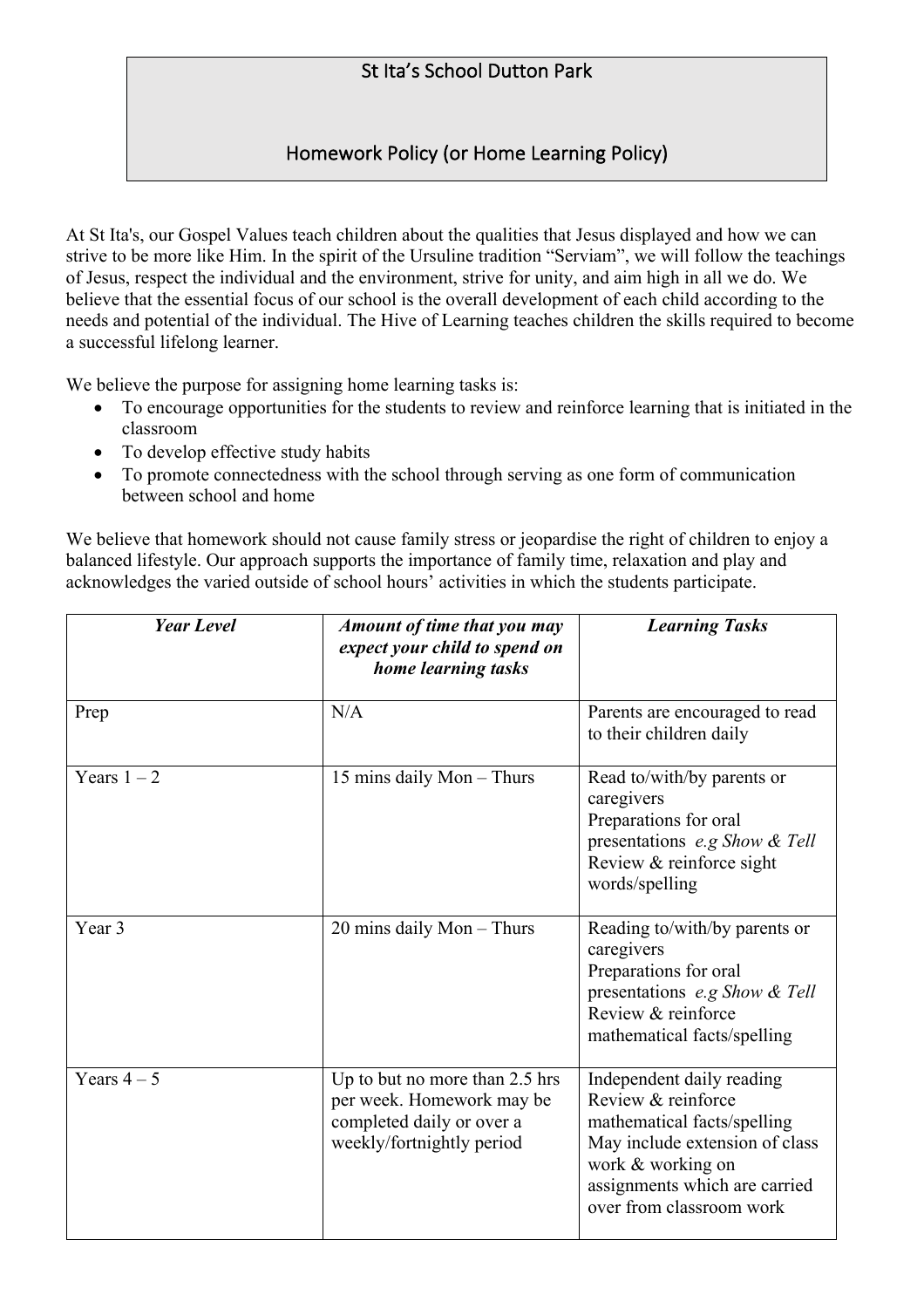| Year 6 | Up to but no more than 3 hrs | Independent daily reading<br>Review & reinforce |
|--------|------------------------------|-------------------------------------------------|
|        | per week. Homework may be    |                                                 |
|        | completed daily or over a    | mathematical facts/spelling                     |
|        | weekly/fortnightly period    | Homework will be directly                       |
|        |                              | related to class teaching and                   |
|        |                              | may include unfinished class                    |
|        |                              | work, orals, revision of content                |
|        |                              | taught, research and assignment                 |
|        |                              | work                                            |
|        |                              | Work taught in class while                      |
|        |                              | students were at alternate                      |
|        |                              | learning activities                             |
|        |                              |                                                 |

A variety of online resources and tasks are used to reinforce skills (e.g. Lexiles, Spelling City, Study Ladder, Maths Online) and optional activities are also available for students via class blogs and the school website.

Homework does not form part of the assessment and reporting process.

## **Please note:**

If students are absent for  $1 - 10$  days of schooling, teachers do not have a responsibility to provide work for students to complete over these days of non-attendance.

If students are absent for  $10 - 110$  days of schooling, then parents and teachers can negotiate the type and frequency of school work they should be expected to complete over this period of nonattendance.

## **Responsibilities of the students:**

- To always aim high and take pride in your work
- To take responsibility for all necessary materials required for homework tasks
- To bring completed homework to school by the due date
- To talk to your parents and teacher if you are having difficulty with your homework

## **Responsibilities of the teachers:**

- To encourage self-responsibility on the part of the students
- To communicate homework expectations to the students and parents
- To ensure that the resources required for homework tasks are easily obtained by the students
- To provide ways for parents to communicate with teachers about homework
- To discuss homework practices with year level colleagues to ensure consistency at each year level
- To ensure that no new concepts or skills are introduced through homework
- To select homework tasks that reinforce classroom learning
- To affirm positive attitudes to home learning
- To provide homework which meets the diverse learning needs of the students

## **Responsibilities of the principal:**

- To ensure that homework expectations are consistent with the school's homework policy
- To facilitate the communication process between school and home and support home/school partnerships in relation to homework
- To facilitate a two-yearly review of the school's homework policy